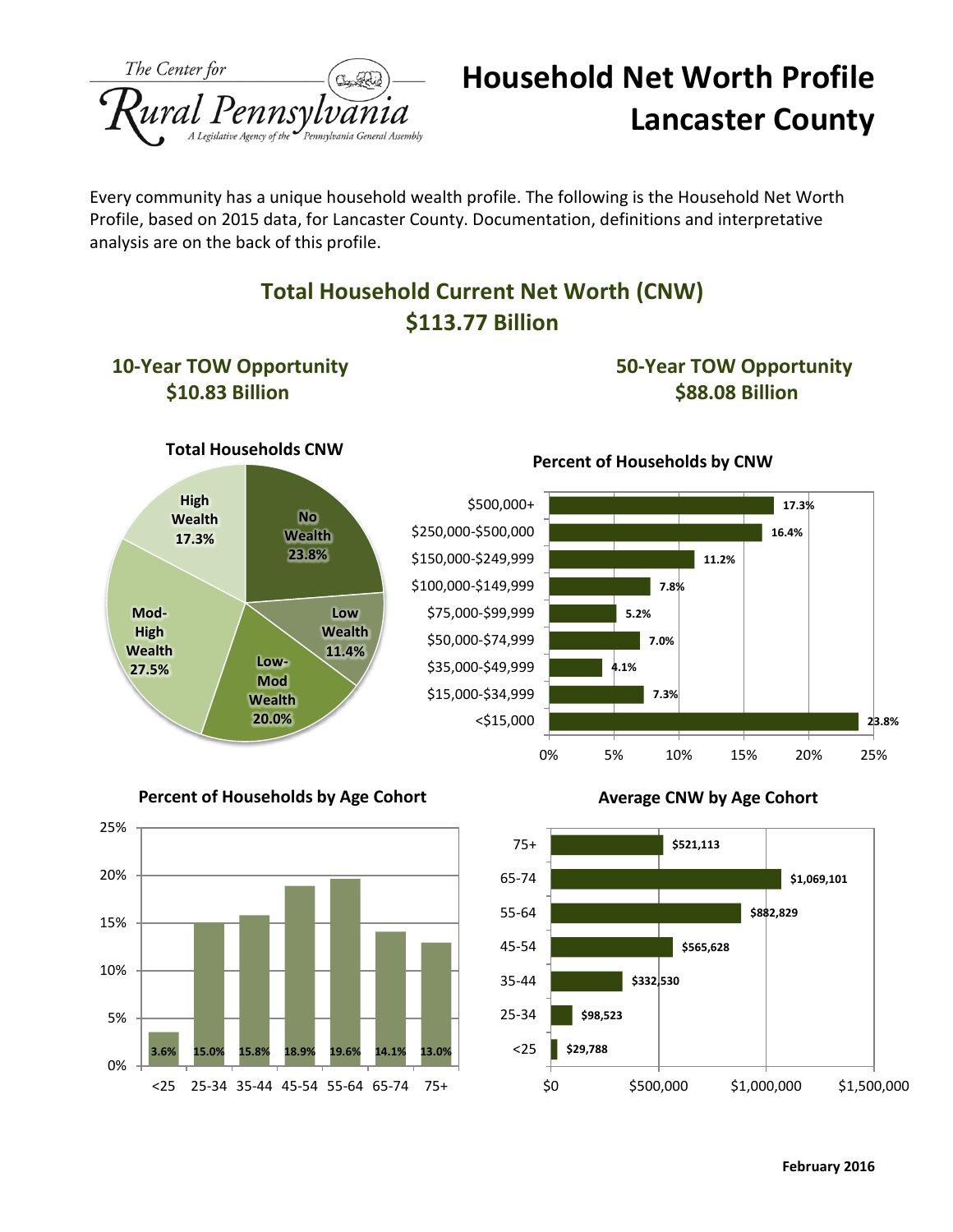## **Community Wealth Profile Explained…**

**Sources.** The research employed in the Community Wealth Profiles is from [Esri.](http://www.esri.com/) Source data for this series of Profiles is July 2015. Analysis and profile preparation is by the Center for Rural Entrepreneurship [\(www.energizingentrepreneurs.org\)](http://www.energizingentrepreneurs.org/). Data year is 2015 provided in 2015 dollars.

### **Definitions:**

- ‒ *Total Households Current Net Worth. Total household current net worth is derived by multiplying the mean CNW times the number of households in the group.*
- ‒ *No Wealth. Refers to those households with less than \$15,000 in current net worth.*
- ‒ *Low Wealth. Refers to those households with between \$15,000 and \$49,999 in current net worth.*
- ‒ *Low-Moderate Wealth. Refers to those households with between \$50,000 and \$149,999 in current net worth.*
- ‒ *Moderate-High Wealth. Refers to those households with between \$150,000 and \$500,000 in current net worth.*
- ‒ *High Wealth. Refers to those households with more than \$500,000 in current net worth and a mean net worth in the millions on average.*

**Household Life Cycle and Wealth Formation.** In general, there is a strong correlation between a household's life cycle and wealth formation. As we age and evolve in our careers, we accumulate wealth build and estate. The average household estate size for those 65 to 74 is nearly 41 times larger (\$1.1 million versus \$26,267) when compared to households under 25. Estate formation, on average, increases as we mature into our careers, accumulate assets until we retire. Upon retirement our estates generally decline as we age. For example in Pennsylvania, the average estate for 75+ household is about half the size of the estates for those 65-74.

**Averages.** Average values create a reasonable picture of what is happening. But it is important to remember that with averages there can be 65-74 age households with little or no wealth and some under 25 households with significant wealth.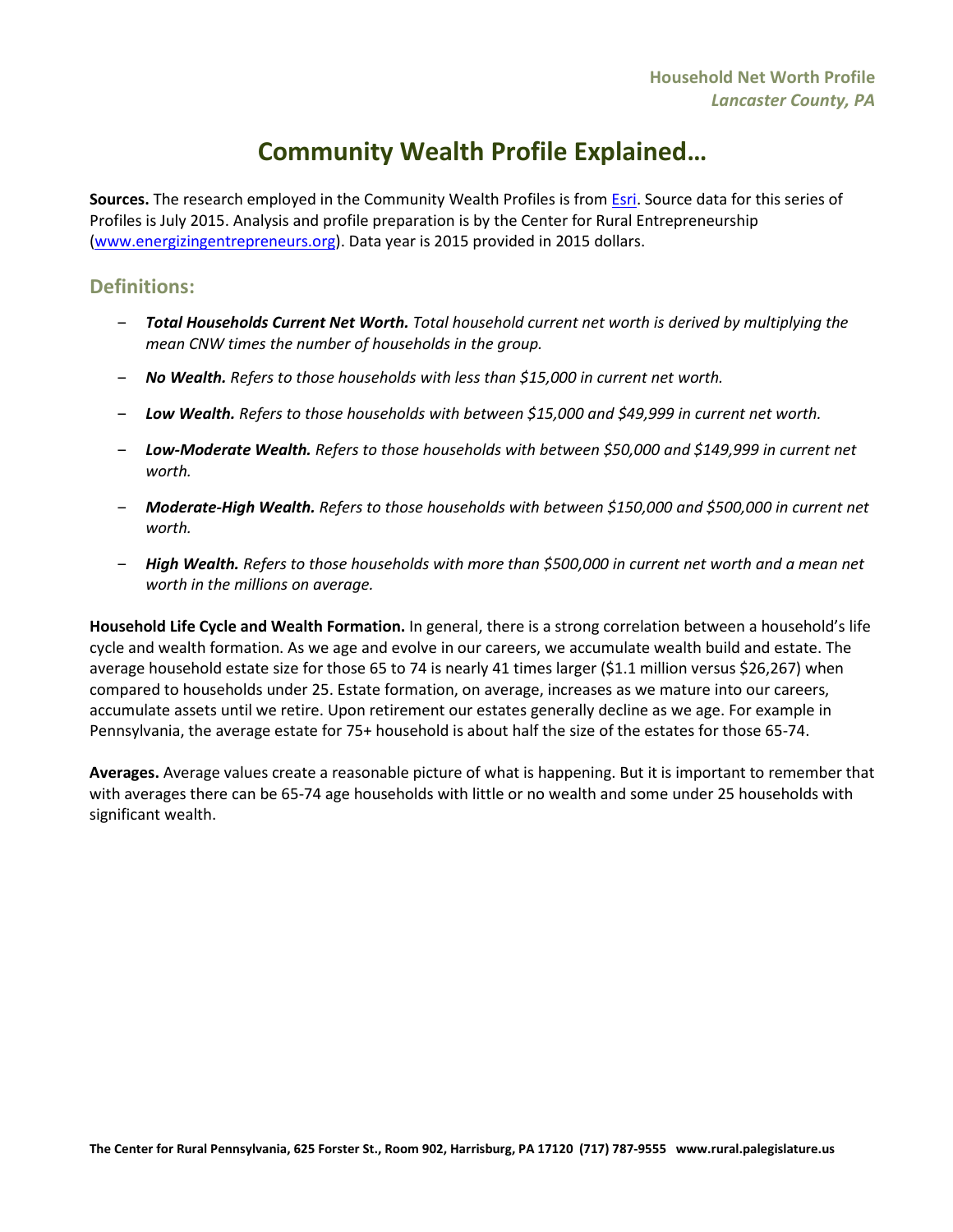| The Center for |                                     |
|----------------|-------------------------------------|
|                | Rural Pennsylvania General Assembly |

# **Economic Drivers Lancaster County PA**

Every community or state is shaped by certain economic drivers that generate income for that place. This Economic Drivers report uses data on personal income to create a profile for your county. This profile highlights the top 10 economic drivers for the county and the relative importance of each when benchmarked to U.S. averages.

| <b>Personal Income</b><br>2013 (thousands)                |             | 2013 Per Capita Values<br><b>Benchmarked to the US</b> |      |      |      |      |  |
|-----------------------------------------------------------|-------------|--------------------------------------------------------|------|------|------|------|--|
| <b>Retirees</b>                                           | \$6,916,289 |                                                        |      |      |      |      |  |
| <b>Manufacturing</b>                                      | \$2,428,560 |                                                        |      |      |      |      |  |
| <b>Health care and</b><br>social assistance               | \$2,025,489 |                                                        |      |      |      |      |  |
| Construction                                              | \$1,524,847 |                                                        |      |      |      |      |  |
| Government                                                | \$1,503,219 |                                                        |      |      |      |      |  |
| <b>Hardship Related</b><br><b>Transfer Payments</b>       | \$1,142,920 |                                                        |      |      |      |      |  |
| <b>Retail Trade</b>                                       | \$1,062,837 |                                                        |      |      |      |      |  |
| <b>Wholesale Trade</b>                                    | \$914,965   |                                                        |      |      |      |      |  |
| <b>Professional and</b><br>technical services             | \$822,072   |                                                        |      |      |      |      |  |
| <b>Other services</b>                                     | \$666,038   |                                                        |      |      |      |      |  |
| Commuters also represent a significant economic driver in |             | 0.00                                                   | 0.50 | 1.00 | 1.50 | 2.00 |  |

Commuters also represent a significant economic driver in Lancaster County and bring in more income dollars than any other sector apart from manufacturing and retirees. Personal income for Commuters has seen a 10.3% increase from 2000-2013.